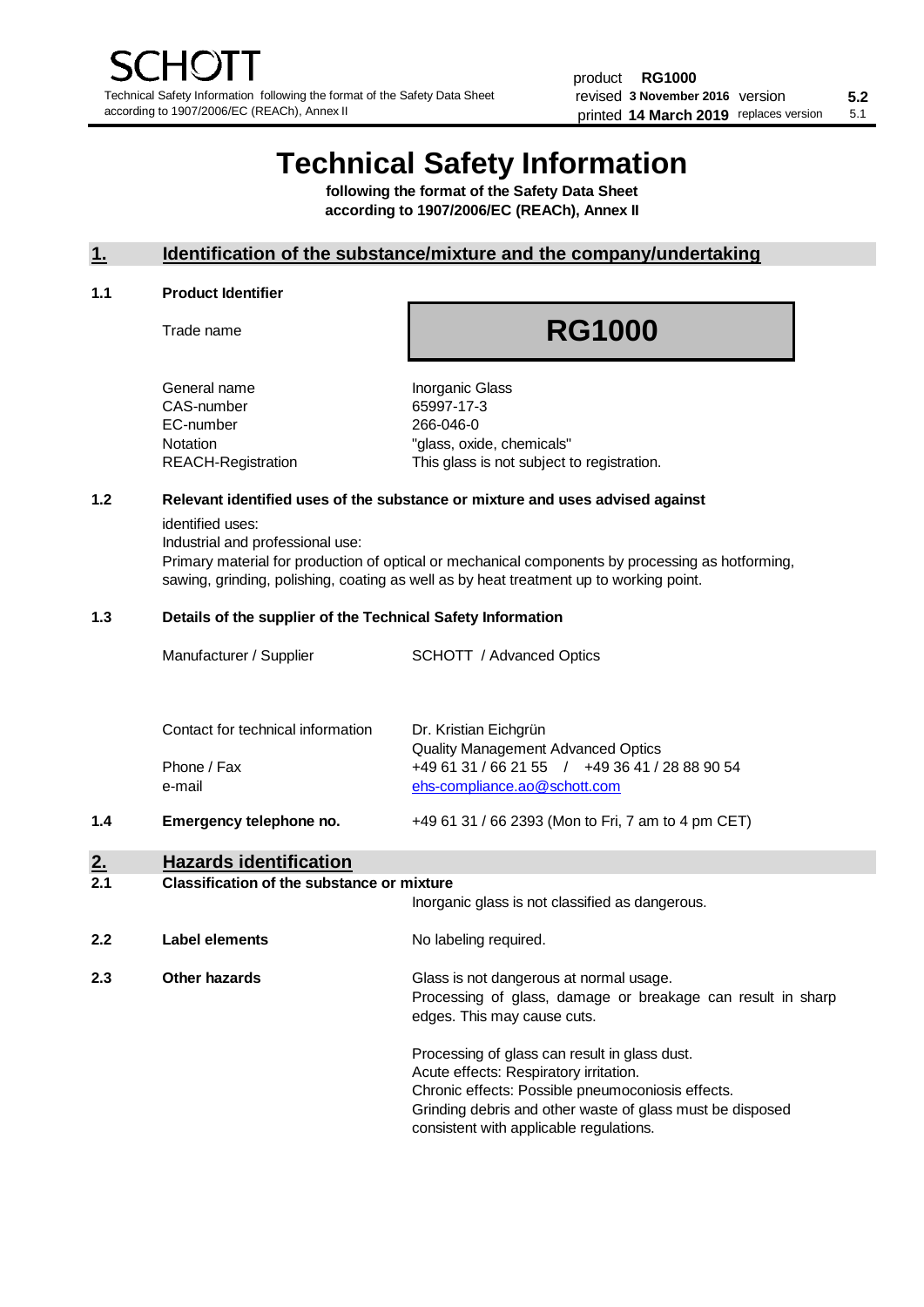Technical Safety Information following the format of the Safety Data Sheet according to 1907/2006/EC (REACh), Annex II

# **3. Composition/information on ingredients**

#### **3.1 Substances**

As the substance glass is not included in the candidate list of substances of very high concern, currently there are no information duties according to article 33 of REACH. However for the production of glass we may use substances, which are on the candidate list and had been included in Annex XIV of the REACH regulation or could be included in future . These powdery substances are not present as such in the final glass; they are fully integrated into the glass matrix through the melting process. Thus they loose their original characteristics. The main components are listed as additional information in chapter 16. For more information please refer to ehs-compliance.ao@schott.com.

#### **3.2 Mixtures**

Glass is classified as substance acc. to regulation (EC) No 987/2008 (amending of Reach-Reg.).

### **4. First aid measures**

#### **4.1 Description of first aid measures**

| <b>General information</b> | Glass is no hazardous substance. The following information refer<br>to glass dust and glass splinter which may result from processing<br>or breakage. |
|----------------------------|-------------------------------------------------------------------------------------------------------------------------------------------------------|
| <b>After inhalation</b>    | Supply fresh air; consult doctor in case of complaints                                                                                                |
| After skin contact         | Normally not dangerous.                                                                                                                               |
|                            | Consult doctor in case of complaints.                                                                                                                 |
| After eye contact          | Rinse under running water.                                                                                                                            |
|                            | Consult doctor in case of complaints.                                                                                                                 |
| <b>After swallowing</b>    | Consult doctor                                                                                                                                        |

# **4.2 Most important symptoms and effects, both acute and delayed**

none known **4.3 Indication of immediate medical attention and special treatment needed** 

|     |                                                                     | none                           |
|-----|---------------------------------------------------------------------|--------------------------------|
| 5.  | <b>Fire fighting measures</b>                                       |                                |
| 5.1 | <b>Extinguishing media</b>                                          | no requirements                |
| 5.2 | Special hazards arising from the substance or mixture               | none. Glass is noncombustible. |
| 5.3 | <b>Advice for firefighters</b>                                      | none                           |
| 6.  | <b>Accidental release measures</b>                                  |                                |
| 6.1 | Personal precautions, protective equipment and emergency procedures |                                |
|     |                                                                     | none                           |
| 6.2 | <b>Environmental Precautions</b>                                    | none                           |
| 6.3 | Methods and material for containment and cleaning up                | none                           |
| 6.4 | Reference to other sections                                         | none                           |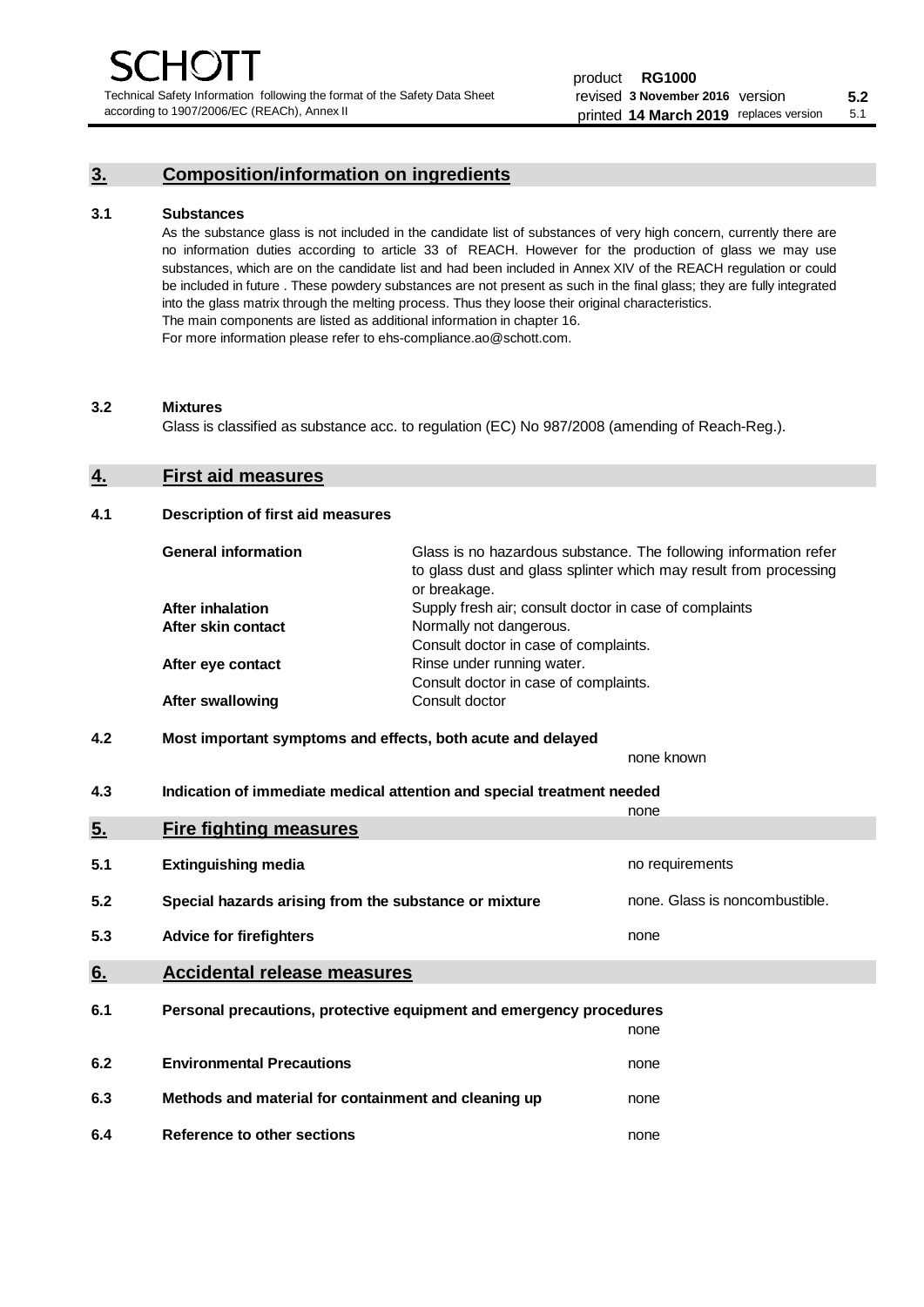| <u>7.</u> | <b>Handling and storage</b>                                                                                                                                                                                                                                                                                                                                                                                                    |                                                                                                                                                                                                                                                                                                                                        |  |  |  |
|-----------|--------------------------------------------------------------------------------------------------------------------------------------------------------------------------------------------------------------------------------------------------------------------------------------------------------------------------------------------------------------------------------------------------------------------------------|----------------------------------------------------------------------------------------------------------------------------------------------------------------------------------------------------------------------------------------------------------------------------------------------------------------------------------------|--|--|--|
| 7.1       | <b>Precautions for safe handling</b>                                                                                                                                                                                                                                                                                                                                                                                           | Avoid breakage because of injury risk by sharp edges.                                                                                                                                                                                                                                                                                  |  |  |  |
| 7.2       | Conditions for safe storage, including any incompatibilities                                                                                                                                                                                                                                                                                                                                                                   | Store in dry environment. Avoid excessive humidity.                                                                                                                                                                                                                                                                                    |  |  |  |
| 7.3       | Specific end use(s)                                                                                                                                                                                                                                                                                                                                                                                                            | see section 1.2                                                                                                                                                                                                                                                                                                                        |  |  |  |
| 8.        | <b>Exposure controls / personal protection</b>                                                                                                                                                                                                                                                                                                                                                                                 |                                                                                                                                                                                                                                                                                                                                        |  |  |  |
| 8.1       | <b>Control parameters</b><br>Regulation<br>Value<br>0.3 mg / $m3$<br>peak limit<br>no information<br>teratogenic                                                                                                                                                                                                                                                                                                               | In case of dust formation, declaration for FUSED SILICA, CAS-No: 60676-86-0<br>TRGS 900 - GERMAN OCCUPATIONAL EXPOSURE LIMIT VALUES (01/2006)<br>(EXPOSURE LIMIT VALUE) with reference to the respirable fraction.<br>There is no reason to fear a risk of damage to the developing embryo<br>or foetus when limit value is adhered to |  |  |  |
| 8.2       | <b>Exposure controls</b><br>Technical measures and appropriate work processes have higher priority than personal<br>protective equipment. Provide adequate ventilation by local exhaust ventilation or ventilation<br>in general.<br>Adequate assessment tools for verification of effectivity of the protective measures includes<br>methods of measurements as described in "Technischen Regeln for Gefahrstoffe (TRGS) 402. |                                                                                                                                                                                                                                                                                                                                        |  |  |  |
|           | <b>Respiratory Protection</b>                                                                                                                                                                                                                                                                                                                                                                                                  | Technical<br>grinding/processing,<br>avoid<br>dust<br>measure: wet<br>formation.<br>If glass dust or particulates are above the national exposure limits<br>use a national approved respirator for dust and fibers.                                                                                                                    |  |  |  |
|           | <b>Hand Protection</b>                                                                                                                                                                                                                                                                                                                                                                                                         | Use protective gloves and safety wristbands for protection<br>against cut injuries.                                                                                                                                                                                                                                                    |  |  |  |
|           | Eye Protection                                                                                                                                                                                                                                                                                                                                                                                                                 | Use industrial safety glasses that meet national standards.                                                                                                                                                                                                                                                                            |  |  |  |
|           | <b>Personnel Protection</b>                                                                                                                                                                                                                                                                                                                                                                                                    | Use safety skirting for protection from sharp edges.<br>Wear safety shoes.                                                                                                                                                                                                                                                             |  |  |  |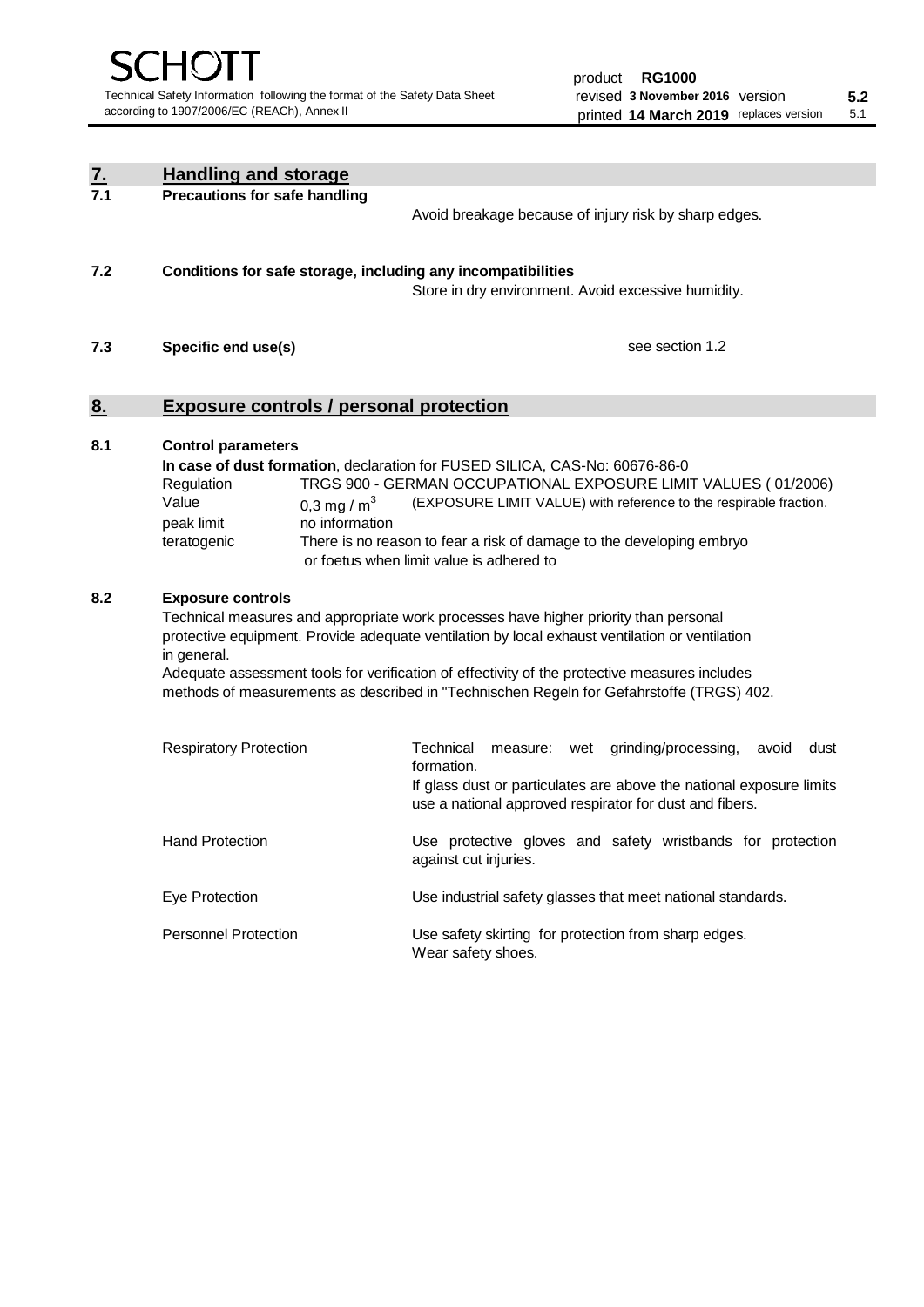Technical Safety Information following the format of the Safety Data Sheet according to 1907/2006/EC (REACh), Annex II

# **9. Physical and chemical properties**

**9.1 Information on basic physical and chemical properties**

|     | Appearance                            |                                                    |
|-----|---------------------------------------|----------------------------------------------------|
|     | <b>Physical state</b>                 | solid                                              |
|     | <b>Colour</b>                         | transparent or coloured                            |
|     | Odour                                 | odourless                                          |
|     | pH-value                              | not applicable                                     |
|     | <b>Boilling point/boilling range</b>  | not applicable                                     |
|     | Melting point/melting range           | 476 °C                                             |
|     |                                       | Transformation temperature according to ISO 7884-8 |
|     | <b>Flashpoint</b>                     | not combustible                                    |
|     | <b>Combustibility</b>                 | not combustible                                    |
|     | Ignition temperature                  | none                                               |
|     | <b>Auto flammability</b>              | none                                               |
|     | Danger of explosion                   | none                                               |
|     | <b>Explosive limits upper / lower</b> | none                                               |
|     | <b>Oxidizing characteristics</b>      | none                                               |
|     | Vapour pressure                       | not applicable                                     |
|     | Density (20 °C)                       | $2,73$ g/ccm                                       |
|     | <b>Water solubility</b>               | not applicable                                     |
|     | <b>Fat solubility</b>                 | not applicable                                     |
|     | n-octanol-water partition coefficient | not applicable                                     |
|     | <b>Other information</b>              | none                                               |
| 9.2 | <b>Other information</b>              | none                                               |

# **10. Stability and Reactivity**

#### **10.1 Reactivity**

Glass is a stable material. Glass is inert to many chemicals, but may react to hot, strong alkaline solutions and with hydrofluoric, fluorosilicic and phosphoric acids. When heated to temperatures above the melting point, metal oxide fumes may be emitted.

Glass is an amorphous, inorganic, usually transparent or translucent substance consisting of a mixture of silicates or sometimes borates or phosphates as glass formers. With additions of modifiers a melt is produced at high temperatures, that cools to a solid state without crystallization.

#### **10.2 Chemical stability**

Glass is stable at normal environmental conditions.

**10.3 Possibility of hazardous reactions** 

No hazardous reactions at intended use.

| 10.4 | <b>Conditions to avoid</b>       | see section 10.1 |
|------|----------------------------------|------------------|
| 10.5 | Incompatible materials           | see section 10.1 |
| 10.6 | Hazardous decomposition products | see section 10.1 |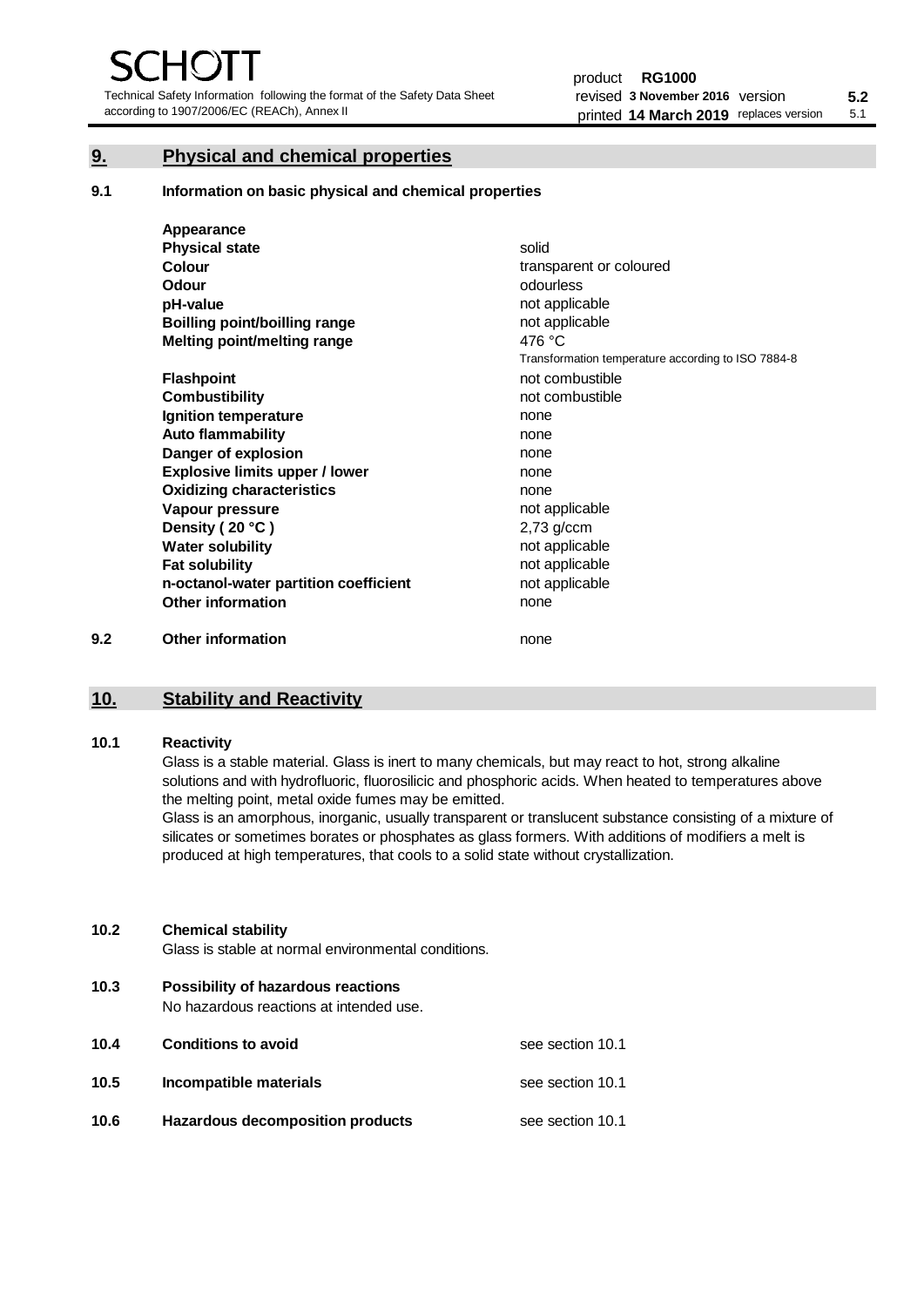unknown unknown unknown

unknown unknown unknown

Disposal according to local regulations

# **11. Toxicological information**

**11.1 Information on toxicological effects** Toxicological data are not available.

# **12. Ecological information**

- **12.1 Toxicity**
- **12.2 Persistence and degradability**
- **12.3 Bioaccumulative potential**
- **12.4 Mobility in soil**
- **12.5 Results of PBT and vPvB assessment**
- **12.6 Other adverse effects**

# **13. Disposal considerations**

**13.1 Waste treatment methods**

|            | <b>Transport information</b>                                            |                     |
|------------|-------------------------------------------------------------------------|---------------------|
| <u>14.</u> |                                                                         |                     |
| 14.1       | <b>UN Number</b>                                                        | no requirements     |
| 14.2       | <b>UN Proper Shipping Name</b>                                          | no requirements     |
| 14.3       | <b>Transport hazard class(es)</b>                                       | no requirements     |
| 14.4       | Packing group                                                           | no requirements     |
| 14.5       | <b>Environmental hazards</b>                                            | no requirements     |
| 14.6       | Special precautions for user                                            | see sections 6 to 8 |
| 14.7       | Transport in bulk according to Annex II of MARPOL73/78 and the IBC Code |                     |
|            |                                                                         | no requirements     |

# **15. Regulatory information**

#### **15.1 Safety, health and environmental regulations/legislation specific for the substance or mixture**

**REACH** Under REACH glass is classified as a "Substance". According to Appendix V Number 11 of the REACh regulation glass is exempted from registration if specified conditions are met. SCHOTT AG, Advanced Optics has examined this conditions for its products. This glass is not subject to registration.

**RoHS** This glass does not contain - according to our knowledge - materials in concentrations, whose placing on the market is forbidden in accordance to the current requirements of the European Directive 2011/65/EU. This glass contains lead to achieve it's particular characteristics. It is compliant to the RoHS due to the exemptions specified in the annex of the RoHS.

**United Nations Globally Harmonized System (UN-GHS) related to safety information.**

This information considers also the requirements of the UN-GHS related to safety information.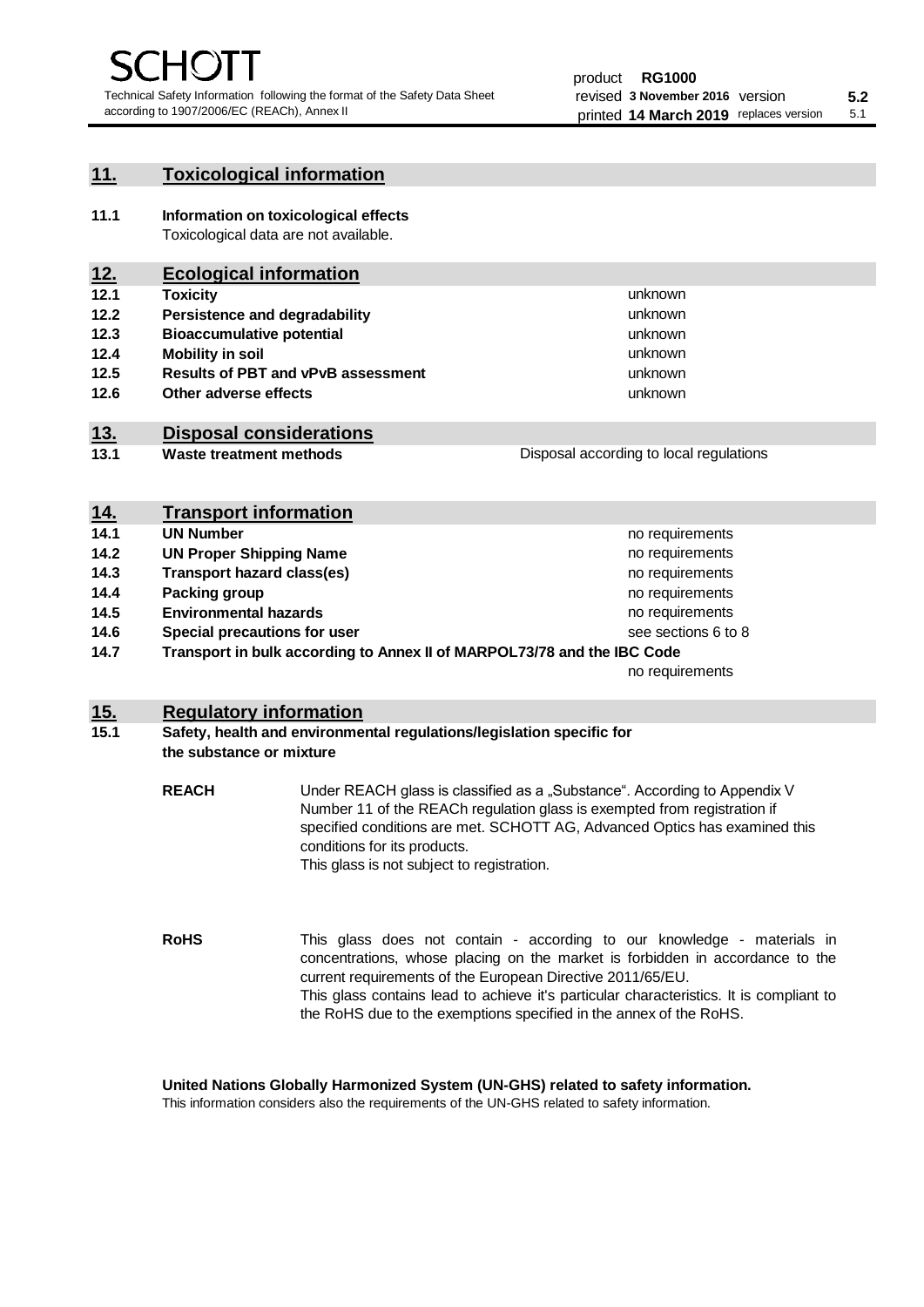Technical Safety Information following the format of the Safety Data Sheet according to 1907/2006/EC (REACh), Annex II

#### product **RG1000** revised **5.2 3 November 2016** version printed 14 March 2019 replaces version 5.1

# **15.2 Chemical Safety Assessment**

A Chemical Safety Assessment has not been carried out.

# **16. Other information**

#### **16.1 Composition of mixture according to raw materials, based on the oxides.** 5.1

| chemical          |               | proportion    | <b>SVHC (REACH)</b> | Reg.  | <b>OSHA</b>                                             | <b>ACGIH</b>                                 | Carc.     |
|-------------------|---------------|---------------|---------------------|-------|---------------------------------------------------------|----------------------------------------------|-----------|
| name              | <b>CAS-No</b> | of weigth (%) | (Y/N)               | (Y/N) | <b>PEL</b>                                              | <b>TLV</b>                                   | (Y/N)     |
| Boron Oxide       | 1303-86-2     | $1 - 10$      | Yes                 | Yes   | $15 \text{ mg/m}^3$                                     | $10 \text{ ma/m}^3$                          | No        |
| Chromium Oxide    | 1308-38-9     | $1 - 10$      | No                  | Yes   | $0.5 \text{ mg/m}^3$ 0.5 mg/m <sup>3</sup>              |                                              | <b>No</b> |
| Potassium Oxide   | 12136-45-7    | $10 - 20$     | No                  | No    | N/A                                                     | N/A                                          | No        |
| Manganese Oxide   | 1313-13-9     | $1 - 10$      | No                  | Yes   | 5 mg/m <sup>3</sup> (Ceiling)                           | $0.2 \text{ mg/m}^3$                         | <b>No</b> |
| Sodium Oxide      | 1313-59-3     | $1 - 10$      | N <sub>0</sub>      | No.   | N/A                                                     | N/A                                          | No        |
| Lead Oxide        | 1317-36-8     | $10 - 20$     | Yes                 | Yes   | $0.05$ mg/m <sup>3</sup> 0.05 mg/m <sup>3</sup>         |                                              | Yes       |
| Antimony Trioxide | 1309-64-4     | < 1           | N <sub>0</sub>      | Yes   | $0.5 \text{ mg/m}^3$ 0.5 mg/m <sup>3</sup>              |                                              | Yes       |
| Silica            | 14808-60-7    | $60 - 70$     | N <sub>0</sub>      | Yes   |                                                         | $0.1 \text{ mq/m}^3$ 0.025 mg/m <sup>3</sup> | <b>No</b> |
| Zinc Oxide        | 1314-13-2     | $1 - 10$      | No                  | Yes   | 5 mg/m <sup>3</sup> (fume) 2 mg/m <sup>3</sup> (R dust) |                                              | No        |

**The classification and limiting values are valid for the raw materials, see section 3. Glass is not a substance of very high concern (SVHC).**

#### **Explanations to the data in the table**

| SVHC(REACH)  | The raw material is listed in the candidate list of the substances of very high<br>concern                                                               |
|--------------|----------------------------------------------------------------------------------------------------------------------------------------------------------|
| Reg.         | Regulated chemical substance per list OSHA Regulations (Standards - 29 CFR)<br>Subpart 1910.1000 Tables Z1 to Z3 Limits for Air Contaminants             |
| OSHA / PEL   | Permissible exposure limit – for chemical materials, issued by the OSHA                                                                                  |
| ACGIH / TLV  | Threshold limit value - chemical substances classification by the ACGIH                                                                                  |
| <b>OSHA</b>  | Occupational Safety and Health Administration, an organization of the US.<br>Department of Labor (www.osha.gov).                                         |
| <b>ACGIH</b> | American Conference of Governmental Industrial Hygienists (ACGIH), an member-<br>based organization that advances occupational and environmental health. |
| Carc.        | Chemical substance classified as carcinogen                                                                                                              |